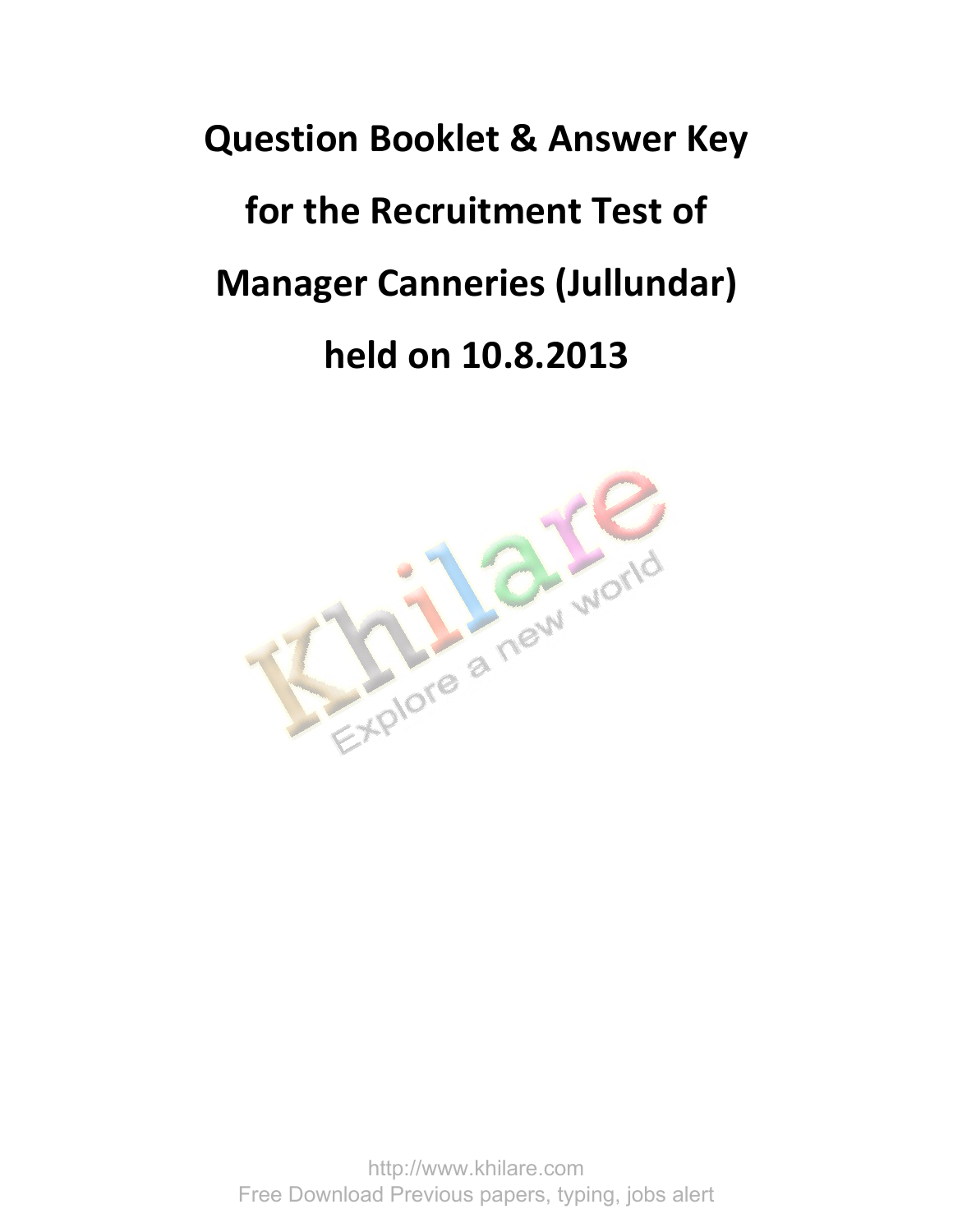English Version 1. 'ਫ਼ਾਐਦਾ' ਸ਼ਬਦ ਸ਼ੱਧ ਕਰੋ :  $(A)$  ਇ $(B)$  ਏ $(C)$  ਈ $(D)$  ਆ  $2.$  ਹੇਠ ਲਿਖਿਆਂ ਵਿੱਚੋਂ ਸਹੀ ਸਮਾਸੀ ਸ਼ਬਦ ਚਣੋ:  $(A)$  ਅੰਨ-ਰੋਟੀ  $(B)$  ਅਨੰ-ਪਾਣੀ  $(C)$  ਅੰਨ-ਦੇਵੀ  $(D)$  ਅੰਨ-ਸਬਜੀ 3. *'ਦੁ*ਆਬਾ' ਕੀ ਹੈ: (A) GkÙk (B) T[g-GkÙk (C) y/so (D) ftnkeoB  $4.$  ਸ਼ੱਧ ਸ਼ਬਦ-ਜੋੜ ਚਣੋ $:$  $(A)$  ਸਾਂਜ  $(B)$  ਸਾਂਝ  $(C)$  ਸਆਂਜ  $(D)$  ਸ਼ਾਂਜ  $5.$  ਹੇਠ ਲਿਖਿਆ ਵਿੱਚੋਂ ਸਹੀ ਸਮਾਸੀ ਸ਼ਬਦ ਚਣੋਂ:  $(A)$  ਡਾਕ-ਚਿੱਠੀ  $(B)$  ਡਾਕ-ਪੋਸਟ  $(C)$  ਡਾਕ-ਖਾਨਾ  $(D)$  ਡਾਕ-ਵੰਡਾਈ  $6.$  ਸਹੀ ਵਿਰੋਧੀ ਜੋੜੇ ਚਣੋ:  $(A)$  ਵਸਣਾ/ਉਜੜਨਾ  $(B)$  ਹਨੇਰਾ /ਰਾਤ  $(C)$  ਦੁਰ/ਅੱਗੇ  $(D)$  ਸੁਰਜ/ਮੱਸਿਆ  $7.$  fਕਹੜਾ ਸ਼ਬਦ 'ਗਮ' ਸ਼ਬਦ ਦਾ ਸਾਮਾਨਰਥੀ ਨਹੀਂ ਹੈ:  $(A)$  ਸ਼ੋਕ  $(B)$  ਸ਼ੌਂਕ  $(C)$  ਅਫ਼ਸੋਸ  $(D)$  ਸੋਗ 8. ਪੰਜਾਬੀ ਵਿੱਚ ਕਾਰਕਾਂ ਦੀਆਂ ਕਿੰਨੀਆਂ ਕਿਸਮਾਂ ਹਨ **:**  $(A)$ ਪੰਜ  $(B)$ ਅੱਠ  $(C)$  ਸੱਤ  $(D)$  ਛੇ 9. ਅੰਨ੍ਹਿਆਂ ਵਿੱਚ------- ਅਖਾਣ ਪੁਰਾ ਕਰੋ : (A) ਬੋਲੇ ਰਾਜੇ (B) ਲੰਗੜੇ ਰਾਜੇ (C) ਕਾਣਾ ਰਾਜਾ (D) ਬੇਈਮਾਨ ਰਾਜੇ  $10a$  'ਦਾਲ ਨਾ ਗਲਣੀ' ਦਾ ਕੀ ਅਰਥ ਹੈ:  $(A)$  ਦਾਲ ਘਟੀਆ ਹੋਣੀ  $(B)$  ਸੇਕ ਘੱਟ ਹੋਣਾ  $(C)$  ਬੇਇਜ਼ਤੀ ਕਰਨੀ  $(D)$  ਆਪਸ ਵਿੱਚ ਨਾ ਬਣਨੀ **Directions( Q.No.11-15):**-Out of the four given options, choose the correct preposition to be filled in the gaps:- 11. The alternative <u>submission</u> is death. (A) to  $(B)$  of  $(C)$  with  $(C)$  with  $(D)$  from 12. It is not likely to derogate his merit.<br>(A) from  $(B)$  of (A) from (B) of (C) with (D) by 13. He was equal <u>the occasion</u>. (A) to  $(B)$  of  $(C)$  with  $(D)$  at 14. Subsequent \_\_ the meeting he wrote a letter to *The Hindu*. (A) to (B) of (C) by (D) from 15. Pursuant \_\_ our conversation, I now send you a cheque for Rs. five hundred. (A) to (B) of (C) with (D) from **Directions (Q.No.16-20):**- out of the four given options, choose the correct synonym of the words given below:- 16. Rostrum (A) Register (B) Dais (C) Rooster (D) Wrath 17. Rescind (A) Descend (B) Ascend (C) Revoke (D) Return 18. Squeamish (A) Magnanimous (B) Courageous (C) Clever (D) Nervous 19. Tedium (A) monotony (B) excitement (C) agility (D) monopoly 20. Hauteur (A) clarity (B) arrogance (C) commitment (D) obstinacy http://www.khilare.com

Free Download Previgus papers, typing, jobs alert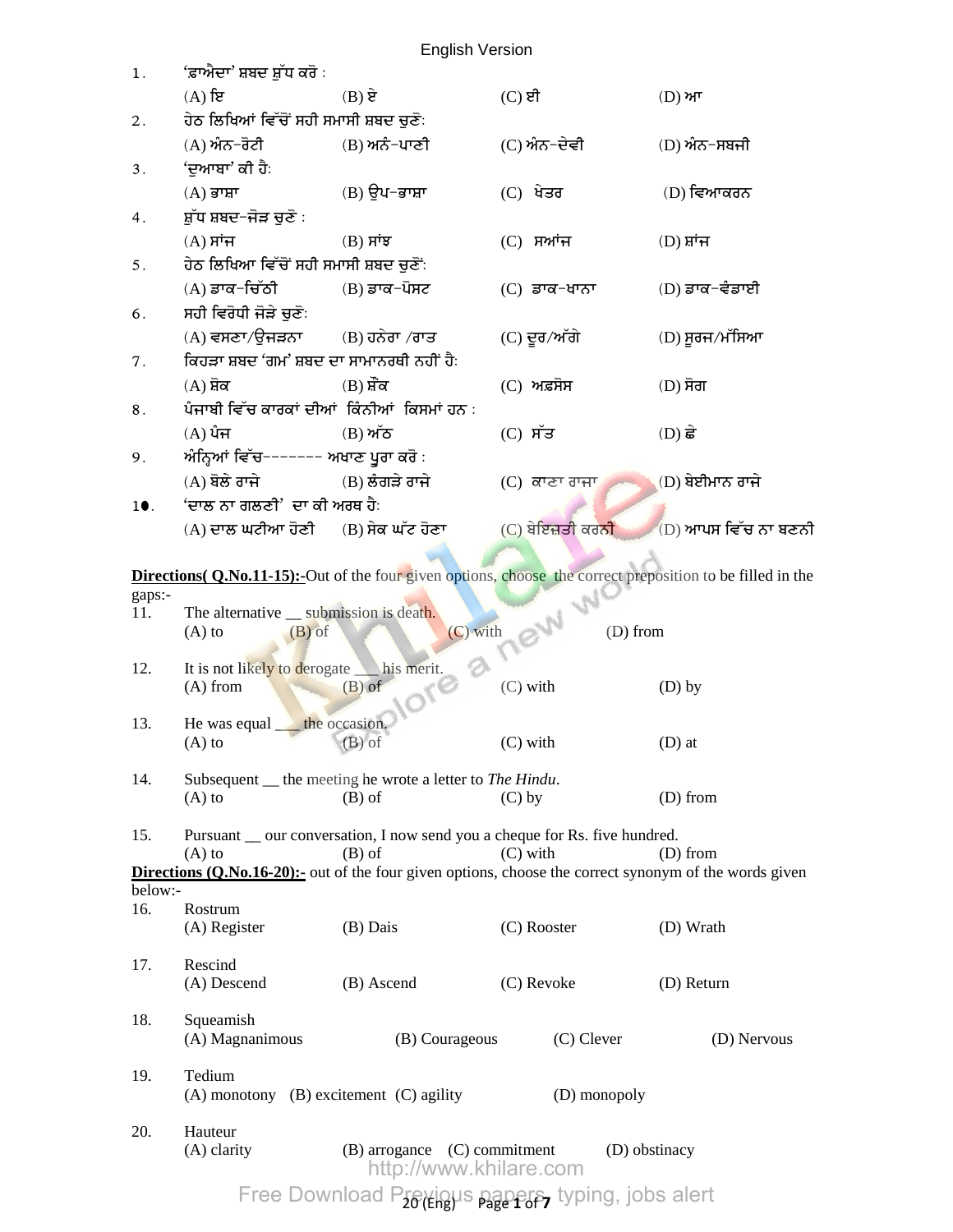| 21.                                                                                                                                        | Which one of the following statements about Adi Granth Saheb is not correct?<br>A) it was compiled in the first decade of the $17th$ century<br>B) it contains verses of Kabir<br>C) it contains verses generally from saints of Saguna Bhakti |                                                                        |                                                                       |                                                                                            |  |  |  |
|--------------------------------------------------------------------------------------------------------------------------------------------|------------------------------------------------------------------------------------------------------------------------------------------------------------------------------------------------------------------------------------------------|------------------------------------------------------------------------|-----------------------------------------------------------------------|--------------------------------------------------------------------------------------------|--|--|--|
|                                                                                                                                            | D) it contains sayings of Baba Farid                                                                                                                                                                                                           |                                                                        |                                                                       |                                                                                            |  |  |  |
| 22.                                                                                                                                        | The recommendation of which commission led to linguistic reorganization of Punjab in 1966?<br>B) Radcliffe<br>A) Venkataswami<br>C) Verma<br>D) Shah                                                                                           |                                                                        |                                                                       |                                                                                            |  |  |  |
| 23.                                                                                                                                        | Match the following<br><b>Place</b><br>a) Talwandi Saboo<br>b) Muktsar                                                                                                                                                                         |                                                                        | Other name<br>1. Khidrana<br>2. Makhowal                              |                                                                                            |  |  |  |
|                                                                                                                                            | c) Anandpur Sahib<br>d) Amritsar                                                                                                                                                                                                               |                                                                        | 3. Ramdaspur<br>4. Damdama Sahib                                      |                                                                                            |  |  |  |
|                                                                                                                                            | A) 1, 4, 3, 2                                                                                                                                                                                                                                  | $B)$ 4, 1, 3, 2                                                        | $C$ ) 4, 1, 2, 3                                                      | D) $1, 4, 2, 3$                                                                            |  |  |  |
| 24.                                                                                                                                        | density?                                                                                                                                                                                                                                       |                                                                        |                                                                       | According to 2011 census, which of the following district of Punjab has minimum population |  |  |  |
|                                                                                                                                            | A) Mansa                                                                                                                                                                                                                                       | B) Muktsar                                                             | C) Moga                                                               | D) Mohali                                                                                  |  |  |  |
| 25.                                                                                                                                        | $A)$ 8                                                                                                                                                                                                                                         | How many times presidential rule has been imposed in Punjab?<br>$B)$ 7 | $C$ ) 6                                                               | $D)$ 5                                                                                     |  |  |  |
| 26.                                                                                                                                        | A) Malwa region                                                                                                                                                                                                                                | 'Babeyan Da Gidhha' (old men's dance) belongs to<br>B) Majha region    | C) Doaba region                                                       | $D)$ none                                                                                  |  |  |  |
| 27.                                                                                                                                        | Who wrote the book 'Philosophy of Bomb'?<br>A) Raj Guru                                                                                                                                                                                        | <b>B</b> ) Sukhdev Singh                                               | C) Bhagat Singh                                                       | D) Nanak Singh                                                                             |  |  |  |
| 28.                                                                                                                                        | Who takes away the belongings of the dead after funeral?<br>C) sons of deceased<br>A) relatives<br>B) Charaj Brahmin<br>D) potter                                                                                                              |                                                                        |                                                                       |                                                                                            |  |  |  |
| 29.                                                                                                                                        | Punjab is the only state in the country where every village and urban slum area have<br>A) Mahila Surakhya Sang<br><b>B) MNREGA</b><br>C) Family Planning Centre<br>D) all of above                                                            |                                                                        |                                                                       |                                                                                            |  |  |  |
| 30.                                                                                                                                        | Punjab produces<br>A) 8%                                                                                                                                                                                                                       | B) 12%                                                                 | of the total milk production in the country<br>$C)$ 14%               | D) 10%                                                                                     |  |  |  |
| 31.                                                                                                                                        | Union cabinet declared the year 2013 as<br>A) Forest conservation year<br>C) Water conservation year                                                                                                                                           |                                                                        | B) Soil conservation year<br>D) Wildlife conservation year            |                                                                                            |  |  |  |
| 32.<br>Which one of the following Indian city became the first city in South Asia to launch a heat wave<br>preparation and warning system? |                                                                                                                                                                                                                                                |                                                                        |                                                                       |                                                                                            |  |  |  |
|                                                                                                                                            | A) Surat                                                                                                                                                                                                                                       | B) Chandigarh                                                          | C) Pune                                                               | D) Ahmedabad                                                                               |  |  |  |
| 33.                                                                                                                                        | Which is world's largest river in view of size and volume of water it discharges into sea?<br>B) Amazon of South America<br>A) Nile of Egypt<br>D) Ganges of India<br>C) Amur-Argun of China                                                   |                                                                        |                                                                       |                                                                                            |  |  |  |
| 34.                                                                                                                                        | What is the full name of IBSA?<br>A) Iran, Brazil and South Africa<br>B) India, Bangladesh and South Africa<br>C) India, Brazil and South Africa<br>D) India, Brazil and Saudi Arabia                                                          |                                                                        |                                                                       |                                                                                            |  |  |  |
| 35.                                                                                                                                        | On the lines of Amul in Gujarat, which of following states has come forward to bring white<br>revolution?                                                                                                                                      |                                                                        |                                                                       |                                                                                            |  |  |  |
|                                                                                                                                            | A) Uttrakhand                                                                                                                                                                                                                                  | B) Punjab                                                              | C) Haryana                                                            | D) Himachal Pradesh                                                                        |  |  |  |
| 36.                                                                                                                                        | A) Mahatma Gandhi                                                                                                                                                                                                                              | Who is the author of the concept of Antyodaya?<br>B) Vinoba Bhave      | C) Sri Aurobindo<br>Free Download Previous papers, typing, jobs alert | D) Jayaprakash Naryan                                                                      |  |  |  |

20 (Eng) Page **2** of **7**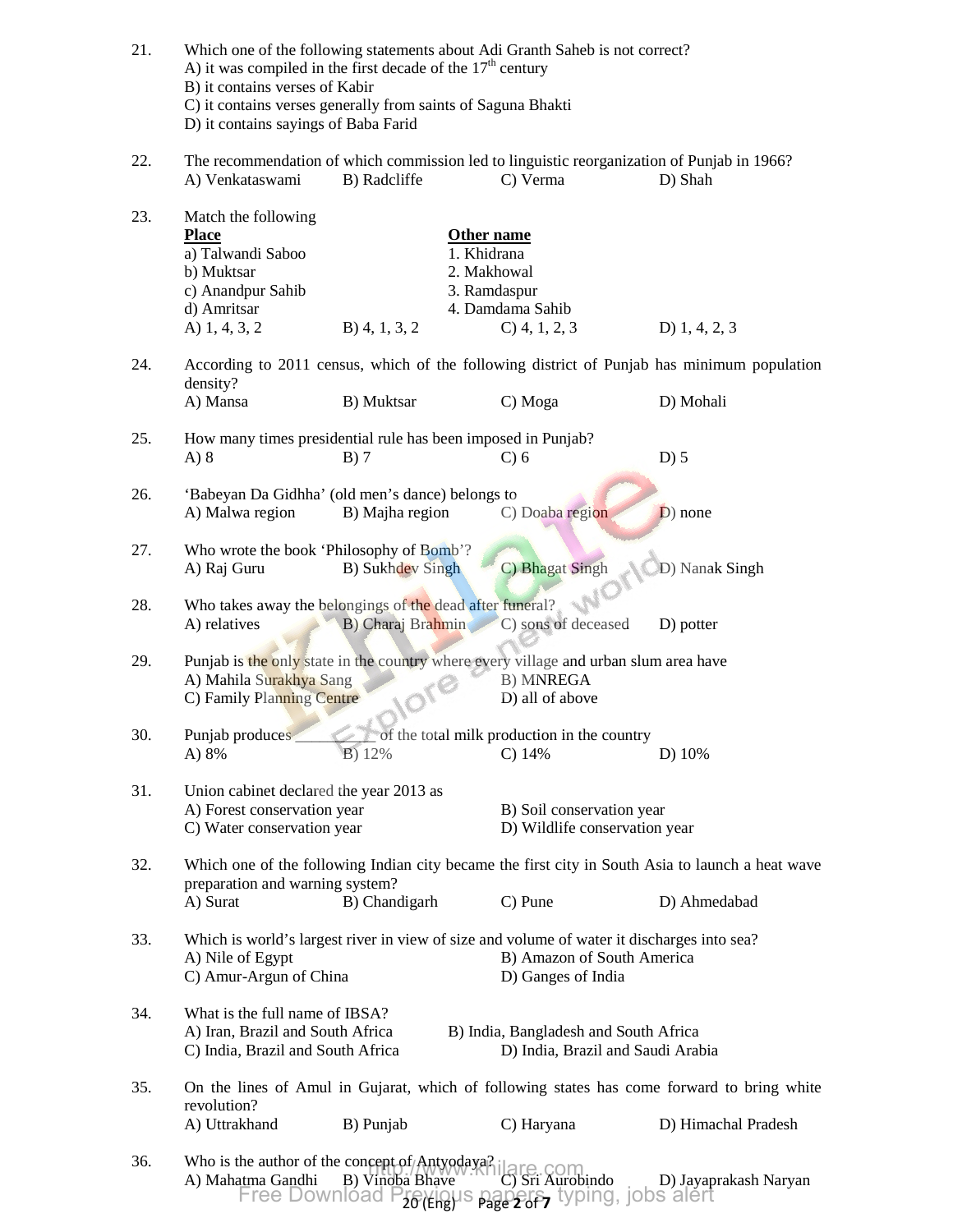| 37.                                                                                                                                                                                                                                                                                                                                                       | A) frictional unemployment<br>C) cyclical unemployment                                                                                                                                                                                |                                                                              | Unemployment which occurs when workers move from one job to another job is known as<br>B) seasonal unemployment<br>D) technological unemployment |                                                                                                      |  |  |
|-----------------------------------------------------------------------------------------------------------------------------------------------------------------------------------------------------------------------------------------------------------------------------------------------------------------------------------------------------------|---------------------------------------------------------------------------------------------------------------------------------------------------------------------------------------------------------------------------------------|------------------------------------------------------------------------------|--------------------------------------------------------------------------------------------------------------------------------------------------|------------------------------------------------------------------------------------------------------|--|--|
| 38.                                                                                                                                                                                                                                                                                                                                                       | 'Hemophillia' is the disease of<br>A) liver                                                                                                                                                                                           | B) blood                                                                     | C) brain                                                                                                                                         | D) bones                                                                                             |  |  |
| 39.                                                                                                                                                                                                                                                                                                                                                       | Which one of the following Prime Minister never faced the Parliament during his tenure?<br>A) Chandra Shekhar<br>C) Chaudhary Charan Singh                                                                                            |                                                                              | B) VP Singh<br>D) Atal Behari Vajpayee                                                                                                           |                                                                                                      |  |  |
| 40.                                                                                                                                                                                                                                                                                                                                                       | A) Sachin Tendulkar                                                                                                                                                                                                                   | B) Sourav Ganguli                                                            | Who was the first Indian to have achieved 300 runs in an inning in tests?<br>C) Bishen Singh Bedi<br>D) Virender Sehwag                          |                                                                                                      |  |  |
| 41.                                                                                                                                                                                                                                                                                                                                                       | Complete the series<br>A) 81                                                                                                                                                                                                          | $37, 43, 53, 61, 71, $<br>C) $83$<br>B) 79                                   |                                                                                                                                                  | D) 73                                                                                                |  |  |
| 42.                                                                                                                                                                                                                                                                                                                                                       | in the same language?                                                                                                                                                                                                                 |                                                                              |                                                                                                                                                  | In a certain code language, COMPUTER is written as RFUVQNPC. How is MEDICINE written                 |  |  |
|                                                                                                                                                                                                                                                                                                                                                           | A) EOJDEJFM                                                                                                                                                                                                                           | <b>B) EOJDJEFM</b>                                                           | C) MFEDJJOE                                                                                                                                      | D) MFEJDJOE                                                                                          |  |  |
| 43.                                                                                                                                                                                                                                                                                                                                                       | Read the following information and answer Q.Nos.43-44.<br>How is A related to D?                                                                                                                                                      |                                                                              | A is the son of B. C, B's sister, has a son D and a daughter E. F is the maternal uncle of D.                                                    |                                                                                                      |  |  |
|                                                                                                                                                                                                                                                                                                                                                           | A) cousin                                                                                                                                                                                                                             | B) nephew                                                                    | C) uncle                                                                                                                                         | D) brother                                                                                           |  |  |
| 44.                                                                                                                                                                                                                                                                                                                                                       | How many nephews does F have?<br>A) nil                                                                                                                                                                                               | B) one                                                                       | $C$ ) two                                                                                                                                        | D) three                                                                                             |  |  |
| Read the following information and answer Q.Nos.45-46.<br>A, B, C and D are to be seated in a row. But C and D cannot be together. Also, B cannot be at third place.<br>Which of the following must be false?<br>45.<br><b>B</b> ) A is at the second place<br>A) A is at the first place<br>D) A is at the fourth place<br>$C$ ) A is at the third place |                                                                                                                                                                                                                                       |                                                                              |                                                                                                                                                  |                                                                                                      |  |  |
| 46.                                                                                                                                                                                                                                                                                                                                                       | If A and B are together, then which of following must be true?<br>A) C is at the first place<br>B) D is at the first place<br>C) C is not at the first place<br>D) A is at the third place                                            |                                                                              |                                                                                                                                                  |                                                                                                      |  |  |
| 47.                                                                                                                                                                                                                                                                                                                                                       | The needle of a compass is turned in such a manner that the pointer which was showing South-<br>east is now showing West. A person went towards North as per damaged compass. Towards<br>which direction does he actually want to go? |                                                                              |                                                                                                                                                  |                                                                                                      |  |  |
| 48.                                                                                                                                                                                                                                                                                                                                                       | C) South-west<br>A) North-east<br>B) North-west<br>D) South-east<br>How many such 5s are there in the following sequence each of which is immediately preceded by                                                                     |                                                                              |                                                                                                                                                  |                                                                                                      |  |  |
|                                                                                                                                                                                                                                                                                                                                                           | 3 or 4 but not immediately followed by 8 or 9?<br>A)0                                                                                                                                                                                 | 3 5 9 5 4 5 5 3 5 8 4 5 6 7 3 5 7 5 5 4 5 2 3 5 1 0<br>$B)$ 3                | $C$ ) 5                                                                                                                                          | $D$ ) 6                                                                                              |  |  |
| 49.                                                                                                                                                                                                                                                                                                                                                       | last?<br>A) $9th$                                                                                                                                                                                                                     | $B)$ 24 <sup>th</sup><br>C) $25th$                                           | D) $34th$                                                                                                                                        | Bharti is 8 ranks ahead of Divya who ranks $26th$ in the class of 42. What is Bharti's rank from the |  |  |
| 50.                                                                                                                                                                                                                                                                                                                                                       |                                                                                                                                                                                                                                       | Replace question mark (?) from the options given below:<br>7<br>8<br>3<br>29 | 5<br>4<br>7<br>6<br>$\overline{?}$<br>3<br>19<br>31                                                                                              |                                                                                                      |  |  |
|                                                                                                                                                                                                                                                                                                                                                           | $A)$ 3                                                                                                                                                                                                                                | $B)$ 4<br>4<br>http://www.khilare.com                                        |                                                                                                                                                  | $D$ ) 6                                                                                              |  |  |

20 (Eng) Page **3** of **7** Free Download Previous papers, typing, jobs alert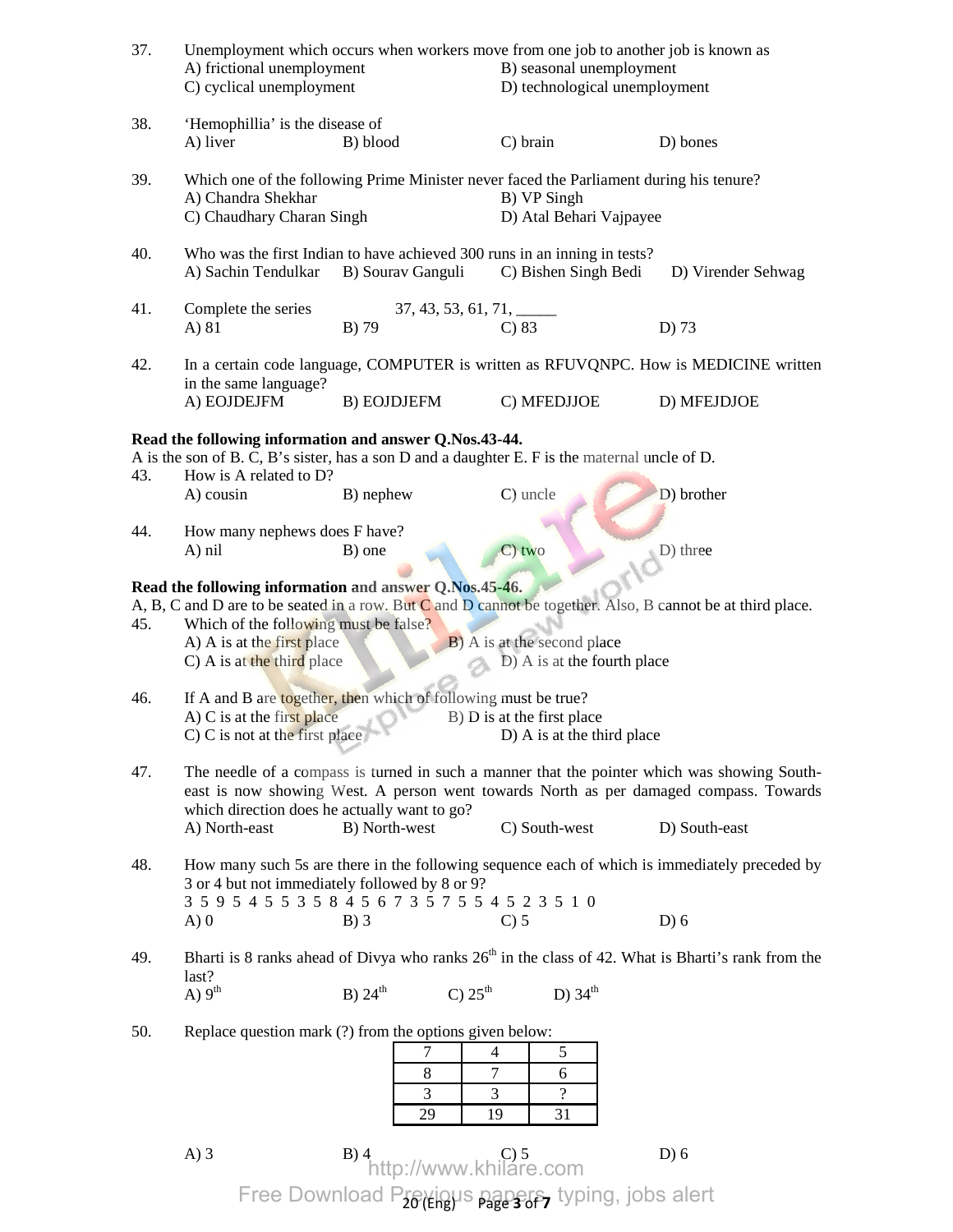51. What is the greatest possible length of scale that can be used to measure exactly the lengths 3m, 5m 10cm and 12m 90cm? A) 10cm B) 20cm C) 25cm D) 30cm

52. Each boy contributed rupees equal to the number of girls and each girl contributed rupees equal to the number of boys in a class of 60 students. If the total collection thus collected is  $\bar{\mathbf{\xi}}$  1600, how many boys are there in the class? A)  $25$  B) 30 C) 50 D) data inadequate

- 53. simplify  $\mathbf{1}$  $\begin{array}{c} 3 & 3 \\ 1 & 1 \end{array}$  ∙  $\mathbf{1}$  ∙  $\mathbf{1}$ <u>3</u>  $^{+}$  $\mathbf{1}$  $\overline{4}$  ∙  $\mathbf{1}$  $\overline{4}$  ∙  $\mathbf{1}$  $\overline{4}$  $-3 \cdot \frac{1}{3}$ <u>3 4 5 5 5 5 5</u> ∙  $\mathbf{1}$  ∙  $\mathbf{1}$  $+$  $\mathbf{1}$  ∙  $\mathbf{1}$  ∙  $\mathbf{1}$  $\frac{1}{3} \cdot \frac{1}{3}$  $\frac{1}{3}$  +  $\mathbf{1}$ 4 ∙  $\mathbf{1}$ 4  $+$  $\mathbf{1}$ 5 ∙  $\mathbf{1}$ 5  $-\left(\frac{1}{3}\right)$  $\frac{1}{3} \cdot \frac{1}{4}$  $\frac{1}{4} + \frac{1}{4}$  $\frac{1}{4} \cdot \frac{1}{5}$  $\frac{1}{5} + \frac{1}{3}$  $\frac{1}{3} \cdot \frac{1}{5}$  $\frac{1}{5}$  $=$  ? A)  $\frac{2}{3}$ B)  $\frac{3}{4}$  C)  $\frac{47}{60}$  $C)\frac{47}{69}$  $D) \frac{49}{60}$
- 54. In an examination, a pupil's average marks were 63 per paper. If he had obtained 20 more marks for his Geography paper and 2 more marks for his History paper, his average per paper would have been 65. How many papers were there in the examination? A) 8 B) 9 C) 10 D) 11
- 55. If an area enclosed by a circle or a square or an equilateral triangle is the same then the maximum perimeter is possessed by A) circle B) equilateral triangle C) square D) both circle & triangle
- 56. A dry-fruit seller mixes 3 varieties of walnuts costing  $\bar{5}$  50,  $\bar{5}$  20 and  $\bar{5}$  30 per kg in the ratio 2:4:3 in terms of weight and sells the mixture at  $\bar{\mathbf{x}}$  33 per kg. What percentage of profit does he make? A) 10% B) 9% C) 8% D) 11%
- 57. A, B and C start a business each investing  $\overline{\binom{20000}{}}$ . After 5 months A withdraws  $\overline{\binom{25000}{}}$ , B  $\overline{\binom{25000}{}}$ 4000 and C invested  $\overline{\mathfrak{g}}$  6000 more. At the end of the year, a total profit of  $\overline{\mathfrak{g}}$  69900 was recorded. What is the share of B? A) ₹20500 B) ₹21200 C) ₹27300 D) ₹28200
- 58. Sunil covers a distance by walking for 6 hours. While returning his speed decreases by 1 km/hour and he takes 9 hours to cover the same distance. What was his speed in return journey? A)  $2 \text{ km/hr}$  B)  $3 \text{ km/hr}$  C)  $4 \text{ km/hr}$  D)  $5 \text{ km/hr}$
- 59. A man borrows  $\bar{\mathbf{\mathsf{z}}}$  4000 from a bank at 7.5% per annum compound interest. At the end of every year he pays  $\bar{\mathfrak{X}}$  1500 as a part payment of loan and interest. How much does he still owe to the bank after 3 such instalments? A) ₹125 B) ₹400 C) ₹123.25 D) ₹469.18
- 60. Three pipes A, B, C can fill a tank in 6 hours. After working together for 2 hours, C is closed and A and B can fill the remaining part in 7 hours. The number of hours taken by C alone to fill the tank is A) 10 B) 12 C) 14 D) 16
- 61 Match the following with respect to MS-Excel 2007: (i) Maximum Number of open workbooks : (a) 16384 (ii) Maximum number of rows in a Worksheet : (b) Limited by available memory (iii) Maximum number of columns in a Worksheet :  $(c)$  255 (iv) Maximum number of characters in header/footer : (d)  $1048576$ A) (i)–(a) (ii)–(b) (iii)–(c) (iv)–(d) B) (i)–(b) (ii)–(d) (iii)–(a) (iv)–(c) C) (i)–(c) (ii)–(b) (iii)–(d) (iv)–(a) D) (i)–(d) (ii)–(a) (iii)–(b) (iv)–(c)
- 62 Which of the following is concatenation operator? A) Ampersand  $(\&)$  B) Hash  $(\#)$  C) Dollar  $(\$)$  D) Exclamation (!) http://www.khilare.com

Free Download Previgus papers, typing, jobs alert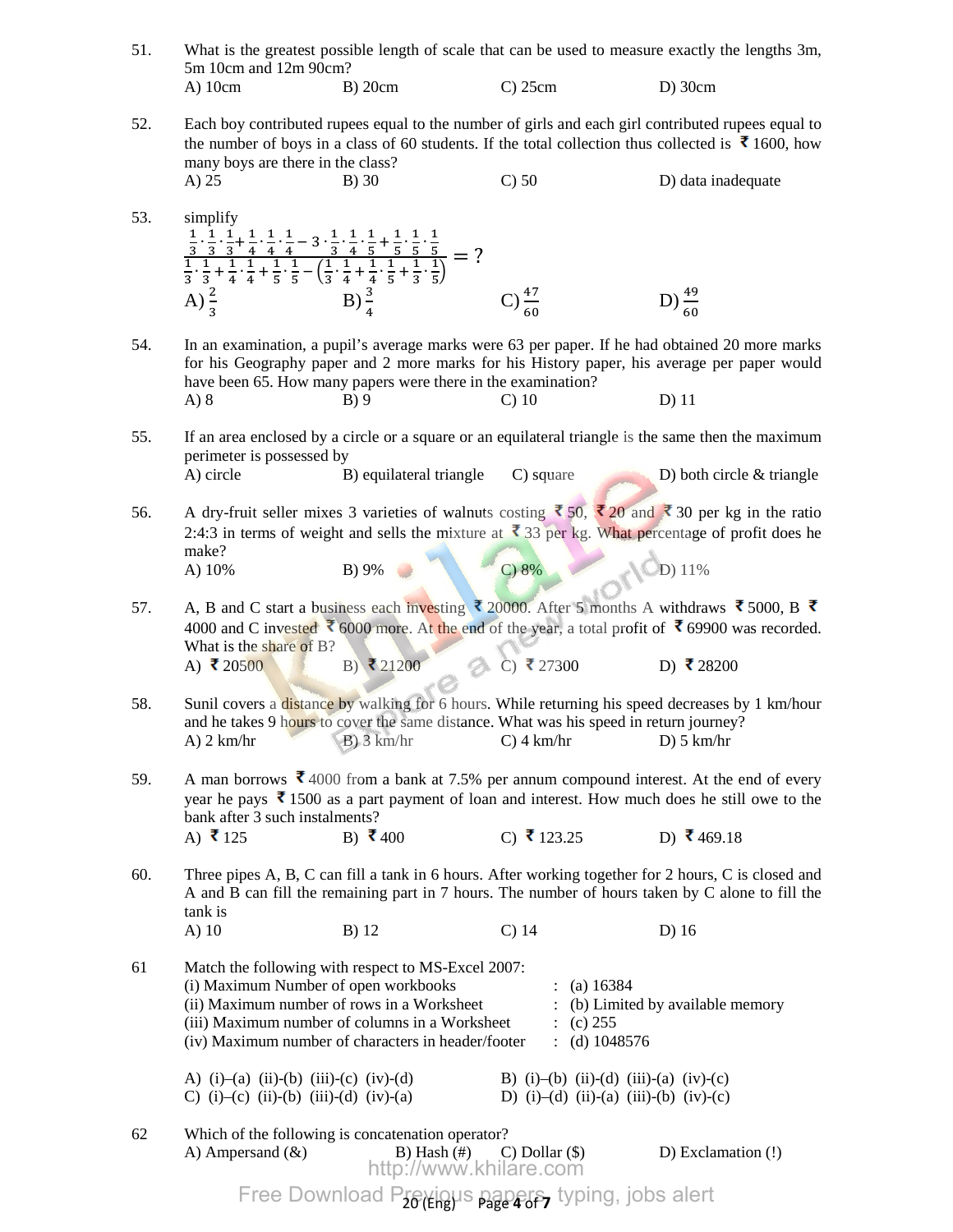| 63    | What is gutter margin in MS-Word PageLayout?<br>A) Margin that is added to the left margin when printing<br>B) Margin that is added to right margin when printing<br>C) Margin that is added to the binding side of page when printing<br>D) Margin that is added to the outside of the page when printing |           |                                                                           |  |  |  |
|-------|------------------------------------------------------------------------------------------------------------------------------------------------------------------------------------------------------------------------------------------------------------------------------------------------------------|-----------|---------------------------------------------------------------------------|--|--|--|
| 64    | Which of the following change is not available in MS-PowerPoint custom animation?<br>A) Entrance<br>B) Exit<br>C) Motion Path<br>D) Time                                                                                                                                                                   |           |                                                                           |  |  |  |
| 65    | Using 'Find' command in MS-Word, we can search<br>A) Characters<br>B) Whole Word<br>C) Symbols<br>D) All of the above                                                                                                                                                                                      |           |                                                                           |  |  |  |
| Q 66. | Whole wheat flour is also known as                                                                                                                                                                                                                                                                         |           |                                                                           |  |  |  |
|       | A. Perfect flour                                                                                                                                                                                                                                                                                           | <b>B.</b> | Straight flour                                                            |  |  |  |
|       | C. Graham flour                                                                                                                                                                                                                                                                                            | D.        | Complete flour                                                            |  |  |  |
| 67.   |                                                                                                                                                                                                                                                                                                            |           | Which one of the following fruit is having the highest amount of fat?     |  |  |  |
|       | A. Peach                                                                                                                                                                                                                                                                                                   | <b>B.</b> | Avocado                                                                   |  |  |  |
|       | C. Coconut                                                                                                                                                                                                                                                                                                 | D.        | Banana                                                                    |  |  |  |
| 68.   | Yellow color in cow milk is due to                                                                                                                                                                                                                                                                         |           |                                                                           |  |  |  |
|       | A. Xanthophylls                                                                                                                                                                                                                                                                                            | <b>B.</b> | Riboflavin                                                                |  |  |  |
|       | C. Carotene                                                                                                                                                                                                                                                                                                | D.        | <b>Bixin</b>                                                              |  |  |  |
| 69.   | Algin is                                                                                                                                                                                                                                                                                                   |           |                                                                           |  |  |  |
|       | A. A polysachharide                                                                                                                                                                                                                                                                                        | <b>B.</b> | A Lipid                                                                   |  |  |  |
|       | C. A Protein                                                                                                                                                                                                                                                                                               | D.        | A provitamin                                                              |  |  |  |
| 70.   |                                                                                                                                                                                                                                                                                                            |           | In which of the following lipo-proteins, the major portion is cholesterol |  |  |  |
|       | A. VLDL                                                                                                                                                                                                                                                                                                    | <b>B.</b> | LDL                                                                       |  |  |  |
|       | C. HDL                                                                                                                                                                                                                                                                                                     | D.        | All of the above                                                          |  |  |  |
| 71    | Lactose is                                                                                                                                                                                                                                                                                                 |           |                                                                           |  |  |  |
|       | A. Monosaccharide                                                                                                                                                                                                                                                                                          | <b>B.</b> | Disaccharide                                                              |  |  |  |
|       | C. Oligosaccharide                                                                                                                                                                                                                                                                                         | D.        | Polysaccharide                                                            |  |  |  |
| 72    | Colorant used in butter is                                                                                                                                                                                                                                                                                 |           |                                                                           |  |  |  |
|       | A. Annato                                                                                                                                                                                                                                                                                                  |           | Erythrosine                                                               |  |  |  |
|       | C. Congored                                                                                                                                                                                                                                                                                                | D.        | None of the above                                                         |  |  |  |
| 73    | Viruses are known to infect                                                                                                                                                                                                                                                                                |           |                                                                           |  |  |  |
|       | A. Plant                                                                                                                                                                                                                                                                                                   | <b>B.</b> | Bacteria                                                                  |  |  |  |
|       | C. Fung<br>D.                                                                                                                                                                                                                                                                                              |           | All Organisms                                                             |  |  |  |
| 74    | Most effective preservative for preservation of canned food is                                                                                                                                                                                                                                             |           |                                                                           |  |  |  |
|       | A. Nystatin<br><b>B.</b>                                                                                                                                                                                                                                                                                   |           | Nisin                                                                     |  |  |  |
|       | C. Thermolysin                                                                                                                                                                                                                                                                                             | D.        | Tylosin                                                                   |  |  |  |
| 75.   | Canning is also sometimes known as                                                                                                                                                                                                                                                                         |           |                                                                           |  |  |  |
|       | A. Appertization                                                                                                                                                                                                                                                                                           | <b>B.</b> | Pasteurization                                                            |  |  |  |
|       | C. Sterilization                                                                                                                                                                                                                                                                                           | D.        | Cold sterilization                                                        |  |  |  |
| 76    | Sourkraut is the                                                                                                                                                                                                                                                                                           |           |                                                                           |  |  |  |
|       | A. Fermented product                                                                                                                                                                                                                                                                                       | B.        | Dairy product                                                             |  |  |  |
|       | C. Fruit juice                                                                                                                                                                                                                                                                                             | D.        | Meat product                                                              |  |  |  |
| 77    | In dried milk, the fats are present as<br>Colloidal form                                                                                                                                                                                                                                                   |           |                                                                           |  |  |  |
|       | А.<br>C.                                                                                                                                                                                                                                                                                                   |           | B.<br>Globules surrounded by a protein covering                           |  |  |  |
| 78.   | Emulsification<br>fat is absent in dried milk<br>D.                                                                                                                                                                                                                                                        |           |                                                                           |  |  |  |
|       | Monosodium glutamate is used as<br>Artificial sweetener<br>А.                                                                                                                                                                                                                                              |           | B.<br>anticaking agent                                                    |  |  |  |
|       | C.<br>Flavor enhancer                                                                                                                                                                                                                                                                                      |           | cleaning agent                                                            |  |  |  |
|       |                                                                                                                                                                                                                                                                                                            |           | http://www.khilare.com                                                    |  |  |  |
|       | Free Download Previous papers, typing, jobs alert                                                                                                                                                                                                                                                          |           |                                                                           |  |  |  |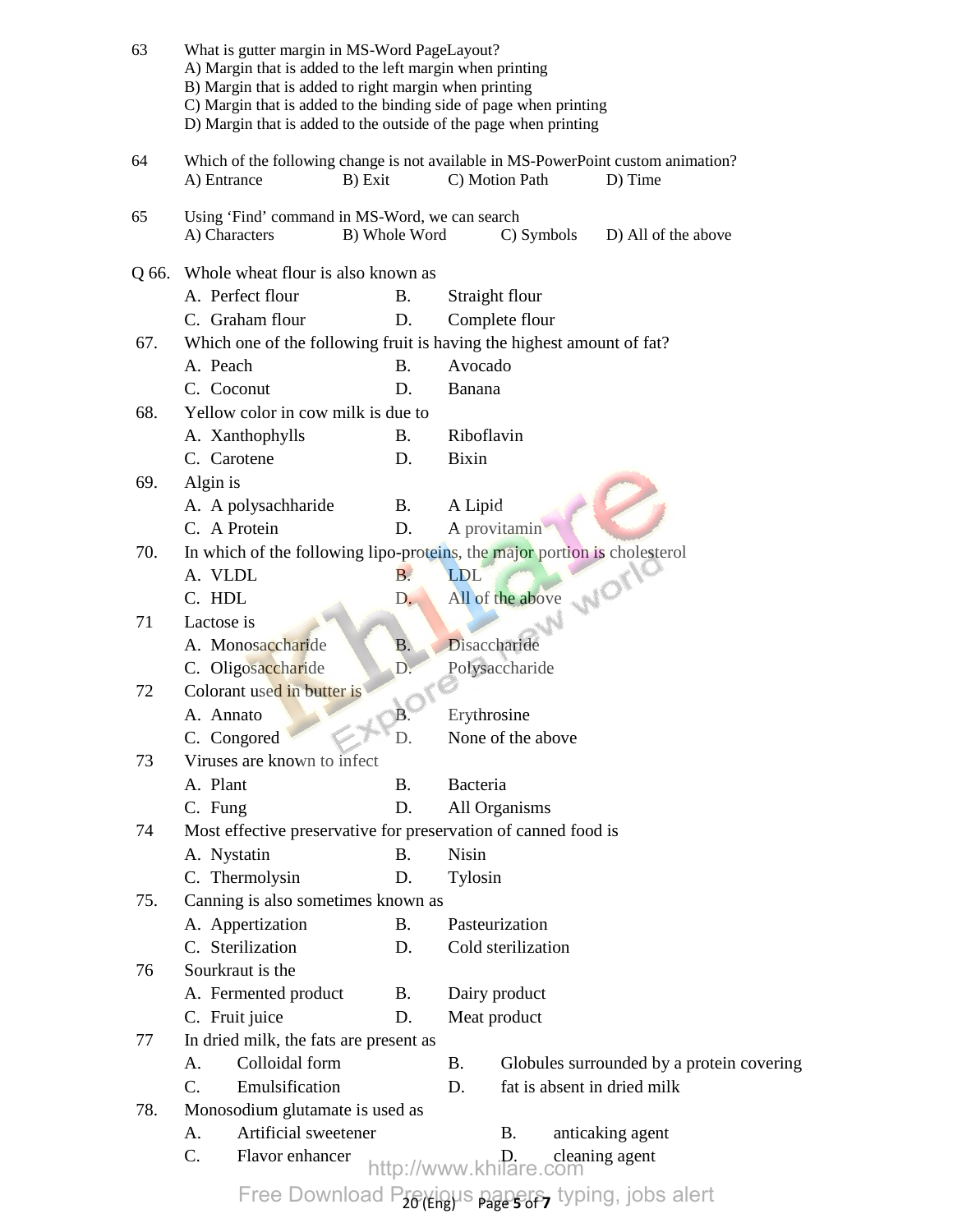| 79. | Which protein is present in meat?                                             |                           |                                                                                 |
|-----|-------------------------------------------------------------------------------|---------------------------|---------------------------------------------------------------------------------|
|     |                                                                               | <b>B.</b>                 | Gluten                                                                          |
|     | Myoglobin<br>A.                                                               |                           |                                                                                 |
|     | C.<br>Zein                                                                    | D.                        | none of the above                                                               |
| 80. | BHA is an                                                                     |                           |                                                                                 |
|     | Antimicrobial agent<br>А.                                                     | <b>B.</b>                 | Anticaking agent                                                                |
|     | $C_{\cdot}$<br>Antioxidant                                                    | D.                        | Antiblooming agent                                                              |
| 81. | Enzymes are chemically                                                        |                           |                                                                                 |
|     | Carbohydrate<br>A.                                                            | <b>B.</b>                 | fat                                                                             |
|     | Protein<br>$\mathcal{C}$ .                                                    | D.                        | None of the above                                                               |
| 82. | Spread ratio in biscuits is                                                   |                           |                                                                                 |
|     | Radius/circumference<br>A.                                                    | <b>B.</b>                 | Circumference/Thickness                                                         |
|     | $C_{\cdot}$<br>Diameter/thickness                                             | D.                        | Diameter/Weight                                                                 |
| 83. | <b>IUPAC</b> stands for                                                       |                           |                                                                                 |
|     | A. International Union of Pure and Applied Chemistry                          |                           |                                                                                 |
|     | B. Internal Union of Pure and Applied Chemistry                               |                           |                                                                                 |
|     | C. Indian Union of Pure and Applied Chemists                                  |                           |                                                                                 |
|     | D. International Union of Public Administrators and Counselor                 |                           |                                                                                 |
| 84. | Dole process is the example of                                                |                           |                                                                                 |
|     | A. Heat-Cool-Fill                                                             | <b>B.</b>                 | Cold sterilization                                                              |
|     | C. Batch pasteurization                                                       | D.                        | <b>Fast Canning</b>                                                             |
|     | 85. Tin can was patented by                                                   |                           |                                                                                 |
|     | A. Nicholas Appert                                                            | <b>B.</b>                 | <b>Peter Durand</b>                                                             |
|     | C. Louis Pasteur                                                              | D.                        | <b>Alexander Fleming</b>                                                        |
| 86. | Heating of the frozen food is termed as                                       |                           |                                                                                 |
|     | A. Dehydrofreezing                                                            | $B$ :                     | Thawing                                                                         |
|     | C. Freeze drying                                                              | D.                        | None of the above                                                               |
| 87. | Papain is                                                                     |                           |                                                                                 |
|     | A. An antibiotic                                                              | <b>B.</b>                 | An artificial sweetener                                                         |
|     | C. A proteolytic enzyme                                                       | D.                        | An anticaking agent                                                             |
| 88. | Liquorice is                                                                  |                           |                                                                                 |
|     | A. Hibiscus Sinensis                                                          | B.                        | Malus pumila                                                                    |
|     | C. Pyrus communis                                                             | D.                        | Glycyrrhiza gluba                                                               |
| 89. | National Dairy Development Board (NDDB) was created in                        |                           |                                                                                 |
|     | A. 1960                                                                       | <b>B.</b>                 | 1965                                                                            |
|     | C. 1970                                                                       | D.                        | 1968                                                                            |
| 90. | The father of White Revolution is                                             |                           |                                                                                 |
|     | A. Dr. M. Kurien                                                              |                           |                                                                                 |
|     | B. Dr. S. Kurien                                                              | <b>B.</b>                 | Dr. V. Kurien                                                                   |
|     |                                                                               | D.                        | Dr. A. Kurien                                                                   |
| 91. |                                                                               |                           | What is the term for the length of time that a food can be safely stored before |
|     |                                                                               |                           |                                                                                 |
|     | deteriorating?                                                                |                           |                                                                                 |
|     | A. Cool storage                                                               | <b>B.</b>                 | Sell by date                                                                    |
|     | C. Shelf life                                                                 | D.                        | Half life                                                                       |
| 92. | Which of the following takes place when oils are hydrogenated?                |                           |                                                                                 |
|     | A. Increase in the melting point                                              | <b>B.</b>                 | Reduce the likelihood of oxidation                                              |
|     | C. Increase amount of saturation                                              | D.                        | All of the above                                                                |
| 93. | Flour remains resistant to microbiological deterioration provided it remains? |                           |                                                                                 |
|     | A. Cool                                                                       | Β.                        | Dry                                                                             |
|     | C. Warm                                                                       | http://www.khiPare.cMoist |                                                                                 |
|     | Free Download Previous papers, typing, jobs alert                             |                           |                                                                                 |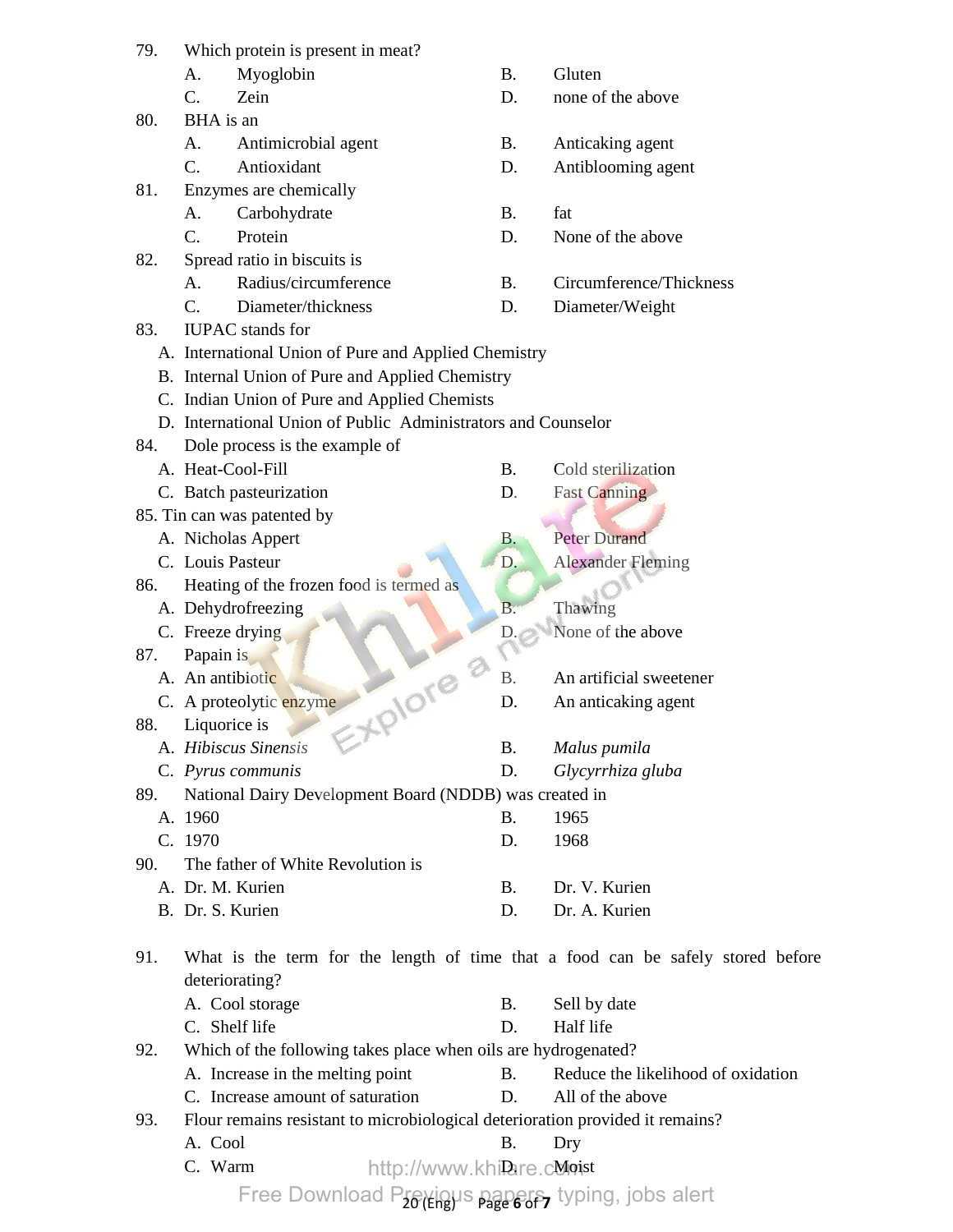| 94.  | Environmental protection act was formulated in                                     |           |                                   |  |  |  |
|------|------------------------------------------------------------------------------------|-----------|-----------------------------------|--|--|--|
|      | A. 1966                                                                            | <b>B.</b> | 1976                              |  |  |  |
|      | C. 1986                                                                            | D.        | 1996                              |  |  |  |
| 95.  | According to Environmental Protection Agency, the microbial count of potable water |           |                                   |  |  |  |
|      | should be                                                                          |           |                                   |  |  |  |
|      | A. $<$ 100 cfu/mL                                                                  | <b>B.</b> | $<$ 100 cfu/10 mL                 |  |  |  |
|      | C. $<$ 100 cfu/100 mL                                                              | D.        | $<$ 100 cfu/L                     |  |  |  |
| 96.  | PFA stands for                                                                     |           |                                   |  |  |  |
|      | A. Prevention of food adulteration                                                 | <b>B.</b> | Plant flavor analysis             |  |  |  |
|      | C. Process food act                                                                | D.        | Pasteurized food application      |  |  |  |
| 97.  | Use of filter aid is to                                                            |           |                                   |  |  |  |
|      | A. Increase the filtering efficiency                                               | <b>B.</b> | Decrease the filtering efficiency |  |  |  |
|      | C. To give body to the filtrate                                                    |           | D. To increase the mass of cake   |  |  |  |
| 98.  | Which dryer is commonly used for wet filter cakes and wet lumpy solids             |           |                                   |  |  |  |
|      | A. Spray                                                                           | <b>B.</b> | Roller                            |  |  |  |
|      | C. Drum                                                                            | D.        | Tray                              |  |  |  |
| 99.  | SI unit of overall heat transfer coefficient is                                    |           |                                   |  |  |  |
|      | A. $W/(m^2 K)$                                                                     | <b>B.</b> | $(m^2 K)/W$                       |  |  |  |
|      | C. W m <sup>2</sup> K                                                              | D.        | $W K/m^2$                         |  |  |  |
| 100. | Which of the following centrifuge is widely used in dairy industries               |           |                                   |  |  |  |
|      | A. Solid bowl centrifuge                                                           | <b>B.</b> | Disc bowl centrifuge              |  |  |  |
|      | C. Tubular bowl centrifuge                                                         | D.        | Cylinder bowl centrifuge          |  |  |  |
|      |                                                                                    |           |                                   |  |  |  |
|      |                                                                                    |           |                                   |  |  |  |
|      |                                                                                    |           |                                   |  |  |  |
|      |                                                                                    |           |                                   |  |  |  |
|      |                                                                                    |           |                                   |  |  |  |
|      |                                                                                    |           |                                   |  |  |  |
|      |                                                                                    |           |                                   |  |  |  |
|      | Explore a new world                                                                |           |                                   |  |  |  |
|      |                                                                                    |           |                                   |  |  |  |